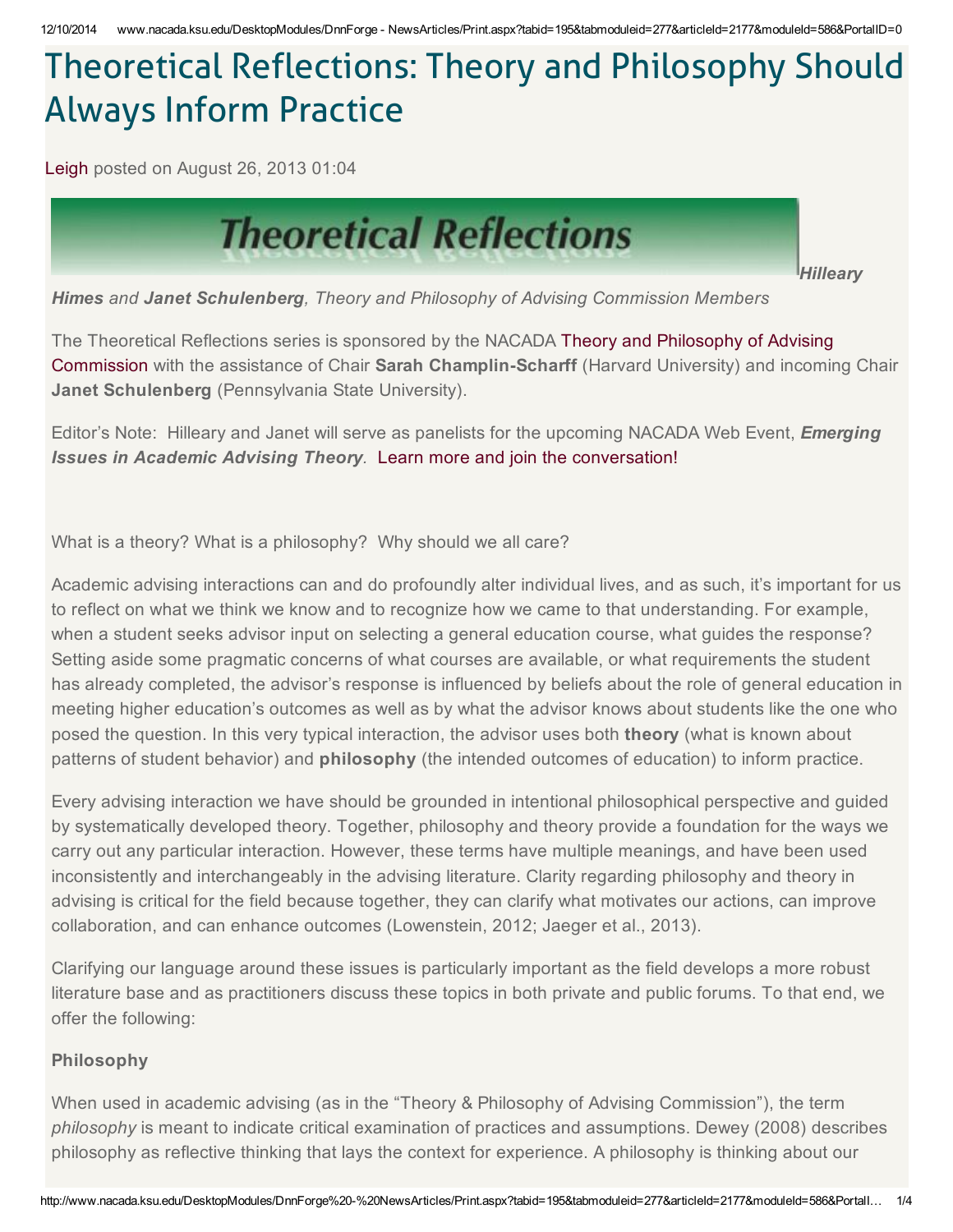12/10/2014 www.nacada.ksu.edu/DesktopModules/DnnForge - NewsArticles/Print.aspx?tabid=195&tabmoduleid=277&articleId=2177&moduleId=586&PortalID=0

thinking. This usage is consistent with other definitions of philosophy as a way of using critical, logical, and systematic thinking to examine deeply held beliefs or social practices (Warren, 1989). A philosophy is a way of thinking that provides the context in which decisions about action are made, and prompts us to devote attention to intentions and ethics.

In addition, a critical and systematic way of thinking about current beliefs and practice adds intentionality and deliberation to our work (Dewey, 2008). This intentionality occurs in a personal philosophy, developed and maintained by an individual, and in a community-based or discipline-based philosophy, developed and maintained by a social group. A personal and community based philosophy share the same premise; both examine deeply held beliefs and practices. As a member of a community, a personal philosophy should align with a community held philosophy; otherwise there may be inconsistency, contradiction, and dispute for the individual, the community, or both.

## **Theory**

In academic advising, we are often most concerned with theories which describe various elements of human behavior that typically derive from social sciences; however, theories from humanities have been used to inform practice. A theory is a set of statements, principles, or ideas by which authority we make claims about the world (Hagen, 2005). In other words, a theory is an explanatory construct that helps structure action by identifying key relationships that can be used to explain, predict, or change a phenomenon (Jaeger et al., 2013). For example, cognitive dissonance theory predicts what humans will typically do when confronted with situations that bring their reality and expectations into conflict. Advisors can use this theory to predict results from particular interventions. When based in scientific disciplines, theories are testable and can be falsified through empirical observations.

# Relationship between philosophy, theory, and practice

Philosophy and theory are perpetually linked; philosophy influences how one sees the world, theory shapes how one intentionally interacts with that world. A philosophy impacts the definition of important problems and theories provide strategies to arrive at solutions to those problems. Together, philosophy and theory guide decisions about the approach taken in an academic advising encounter.

For example, an advisor may engage a student in reflective conversation about the student's decision to drop a course. But why? What drove that choice of approach? Perhaps that advisor is informed by selfauthorship theory, which suggests that students need to be prompted and supported in reflective thinking in order to help them make meaning of an educational experience. But why does the advisor think selfauthorship theory and its subsequent methods are relevant to his or her work? Self-authorship theory is based in the philosophy that it is desirable for individuals to learn to balance a complex array of factors, including their own identities and values, when making decisions. If the advisor subscribes to the philosophy that higher education ought to promote students' abilities to do this, and the philosophy that academic advising plays a role in meeting these outcomes, then self-authorship theory is relevant, as are the methods that stem from it. When presented with a different scenario, the advisor may draw from other relevant theories to interpret and react to the situation.

But what if the advisor does not—or feels too pressed for time to—approach advising from a basis in theory and philosophy? How would the advisor decide what is important? How would the advisor be guided in how to proceed? For example, an advisor who has not considered his or her personal advising philosophy, or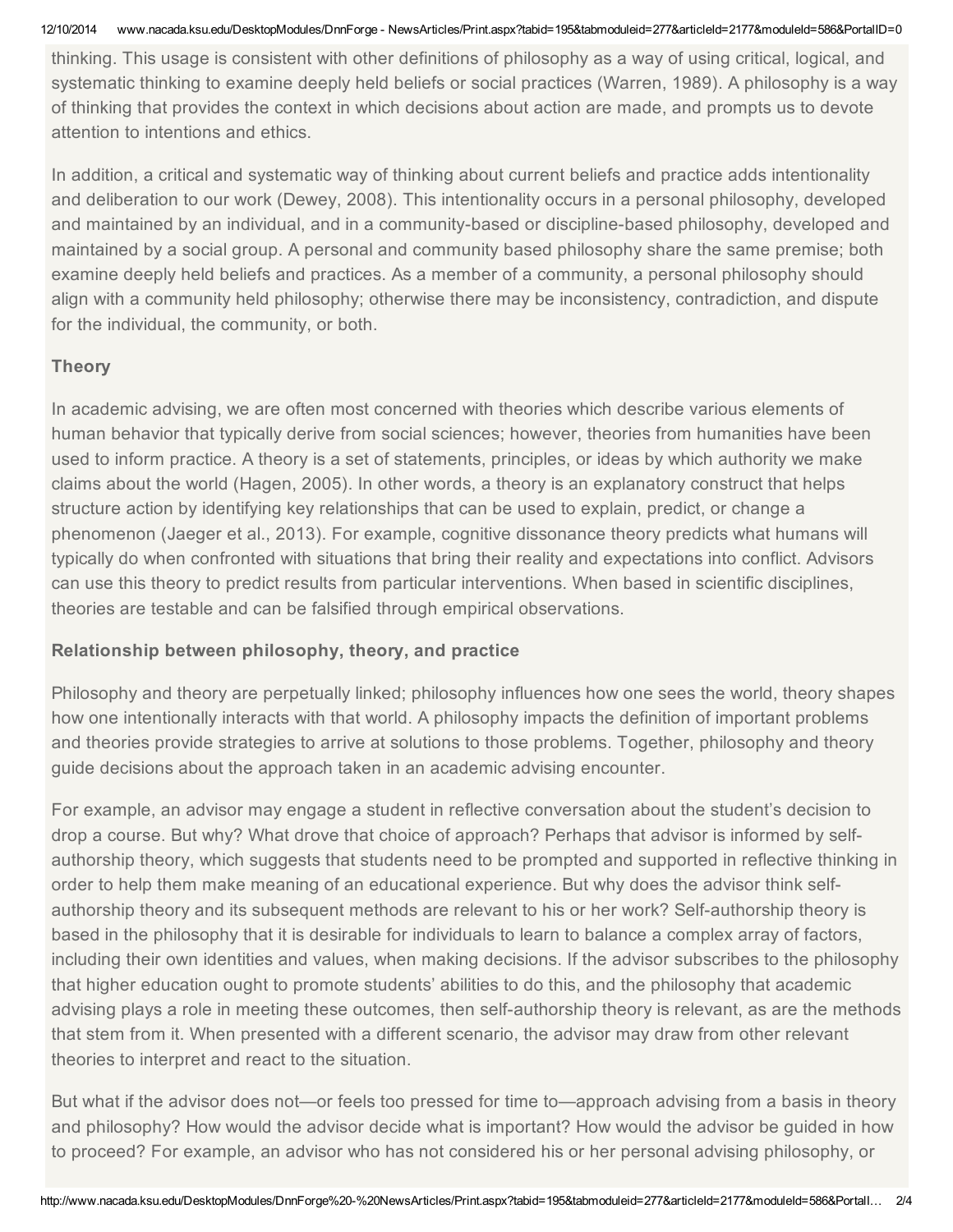12/10/2014 www.nacada.ksu.edu/DesktopModules/DnnForge - NewsArticles/Print.aspx?tabid=195&tabmoduleid=277&articleId=2177&moduleId=586&PortalID=0

the philosophy of education espoused by his or her institution, or who has not acquired a tool kit of theories and their attendant approaches, may encounter the same student who is considering dropping a course in a transactional manner. Or, worse, perhaps the advisor reacts to the situation from habit, or assumption, and responds in ways that damage a student's resiliency or commitment to education.

#### **Conclusion**

Academic advisors are privileged to have the opportunity to interact with students in ways that help them grow, learn, and achieve their goals. But that interaction comes with significant responsibility to practice from a basis in scholarship. Thinking deeply about what we accomplish through academic advising and about why we think particular practices are relevant is a fundamental responsibility of all advising practitioners. To practice without this basis is akin to going to work naked. Clarifying the language of philosophy and theory will enable all advisors to participate in the conversation about what we think we know and how we came to those conclusions. This conversation is a critical part of clarifying the professionalization of academic advising (Smith, 2013), and is the foundation of responsible practice.

### Hilleary Himes

Senior Undergraduate Studies Advisor The Pennsylvania State University [hxs220@psu.edu](mailto:hxs220@psu.edu)

Janet Schulenberg Associate Director Division of Undergraduate Studies The Pennsylvania State University [jks142@psu.edu](mailto:jks142@psu.edu)

### **References**

Dewey, J. (2008). *Democracy and Education*. Radford, VA: Wilder Publications.

Hagen, P. L. (2005). Theory Building in Academic Advising. *NACADA Journal, 25*(2), 3-8.

Jaeger, A. J., Dunstan, S., Thornton,C., Rockenback, A. B., Gayles, J. G., & Haley, K. J., (2013). Put Theory into Practice. About Campus, 17(6), 11-15.

Lowenstein, M. (2012, June). Theoretical reflections: Why a theory of advising? *Academic Advising Today,* 35(2). Retrieved from http://www.nacada.ksu.edu/Resources/Academic-Advising-Today/View-Articles/Theoretical-Reflections-Why-a-Theory-of-Advising.aspx

Smith, J. (2013, June). From the president: Effectively articulating the purpose of advising. *Academic Advising Today*, *36*(2). Retrieved from http://www.nacada.ksu.edu/Resources/AcademicAdvising-Today/View-Articles/From-the-President-Effectively-Articulating-the-Purpose-of-Advising.aspx

Warren, M. E. (1989). What is a political theory/philosophy? *PS: Political Science and Politics, 22*(3), 606 612.